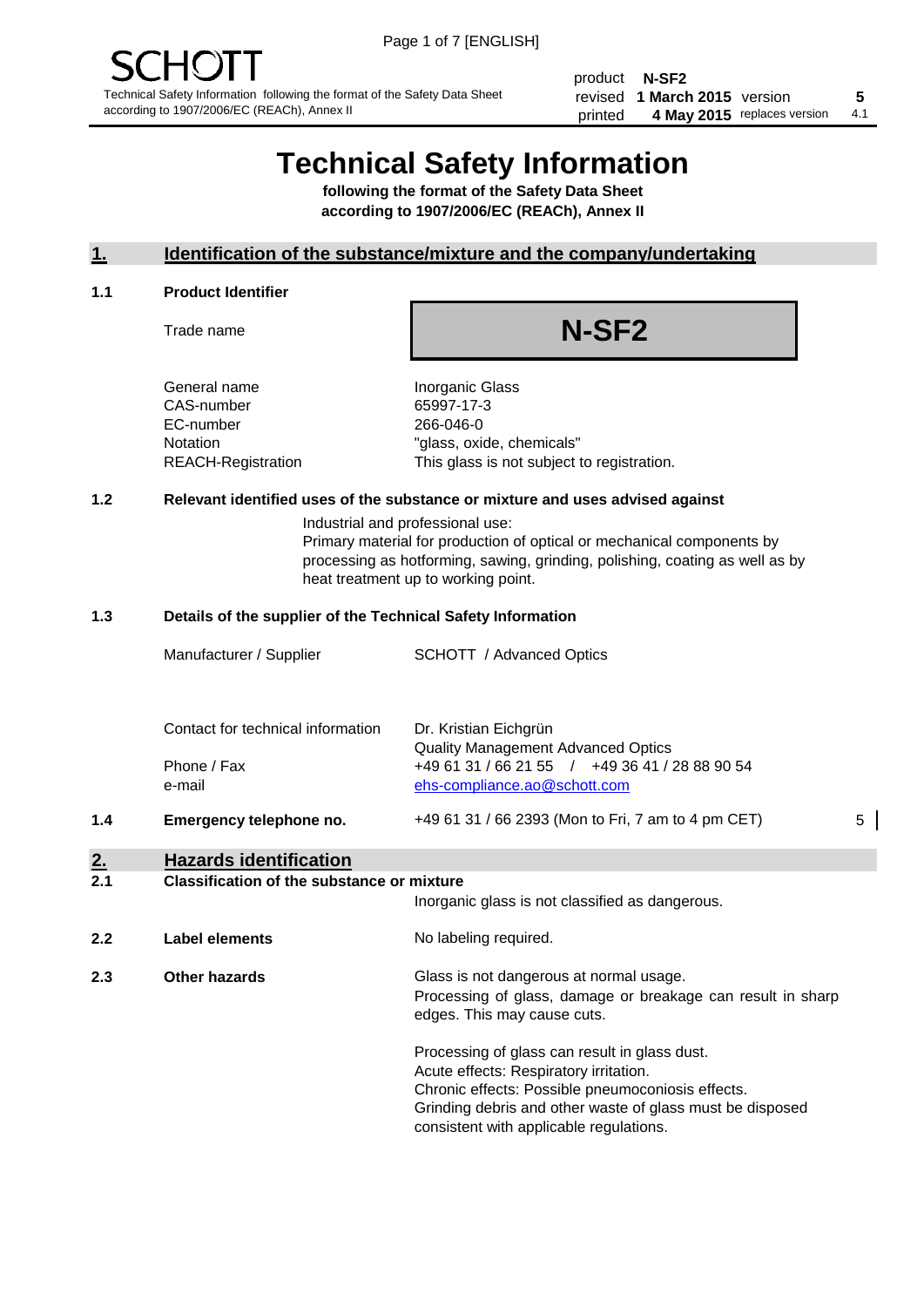# **3. Composition/information on ingredients**

#### **3.1 Substances**

As the substance glass is not included in the candidate list of substances of very high concern, currently there are no information duties according to article 33 of REACH. However for the production of glass we may use substances, which are on the candidate list and had been included in Annex XIV of the REACH regulation or could be included in future . These powdery substances are not present as such in the final glass; they are fully integrated into the glass matrix through the melting process. Thus they loose their original characteristics. The main components are listed as additional information in chapter 16. For more information please refer to ehs-compliance.ao@schott.com.

#### **3.2 Mixtures**

Glass is classified as substance acc. to regulation (EC) No 987/2008 (amending of Reach-Reg.).

#### **4. First aid measures**

#### **4.1 Description of first aid measures**

| <b>General information</b> | Glass is no hazardous substance. The following information<br>refer to glass dust and glass splinter which may result from<br>processing or breakage. |  |  |
|----------------------------|-------------------------------------------------------------------------------------------------------------------------------------------------------|--|--|
| <b>After inhalation</b>    | Supply fresh air; consult doctor in case of complaints                                                                                                |  |  |
| After skin contact         | Normally not dangerous.                                                                                                                               |  |  |
|                            | Consult doctor in case of complaints.                                                                                                                 |  |  |
| After eye contact          | Rinse under running water.                                                                                                                            |  |  |
|                            | Consult doctor in case of complaints.                                                                                                                 |  |  |
| <b>After swallowing</b>    | Consult doctor                                                                                                                                        |  |  |

#### **4.2 Most important symptoms and effects, both acute and delayed**

none known

**4.3 Indication of immediate medical attention and special treatment needed** 

|     |                                                                     | none                           |
|-----|---------------------------------------------------------------------|--------------------------------|
| 5.  | <b>Fire fighting measures</b>                                       |                                |
| 5.1 | <b>Extinguishing media</b>                                          | no requirements                |
| 5.2 | Special hazards arising from the substance or mixture               | none. Glass is noncombustible. |
| 5.3 | <b>Advice for firefighters</b>                                      | none                           |
| 6.  | <b>Accidental release measures</b>                                  |                                |
| 6.1 | Personal precautions, protective equipment and emergency procedures |                                |
|     |                                                                     | none                           |
| 6.2 | <b>Environmental Precautions</b>                                    | none                           |
| 6.3 | Methods and material for containment and cleaning up                | none                           |
| 6.4 | Reference to other sections                                         | none                           |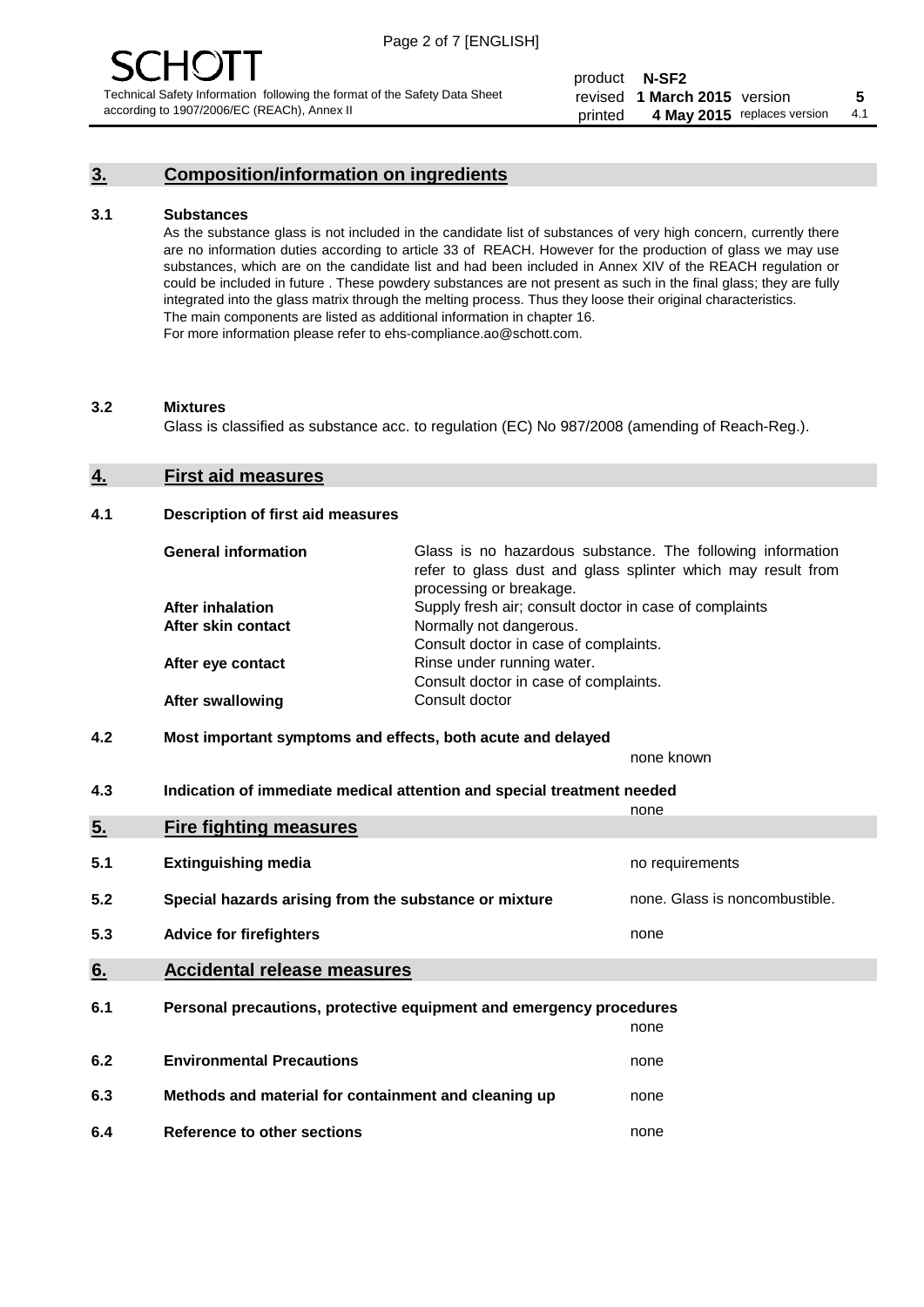

product **N-SF2** revised **5 1 March 2015** version printed 4 May 2015 replaces version 4.1

| <u>7.</u>         | <b>Handling and storage</b>                                                                                      |                                                                                                                                                                                                                                                                                                                                                                                     |
|-------------------|------------------------------------------------------------------------------------------------------------------|-------------------------------------------------------------------------------------------------------------------------------------------------------------------------------------------------------------------------------------------------------------------------------------------------------------------------------------------------------------------------------------|
| 7.1               | <b>Precautions for safe handling</b>                                                                             | Avoid breakage because of injury risk by sharp edges.                                                                                                                                                                                                                                                                                                                               |
| 7.2               | Conditions for safe storage, including any incompatibilities                                                     | Store in dry environment. Avoid excessive humidity.                                                                                                                                                                                                                                                                                                                                 |
| 7.3               | Specific end use(s)                                                                                              | see section 1.2                                                                                                                                                                                                                                                                                                                                                                     |
| $\underline{8}$ . | <b>Exposure controls / personal protection</b>                                                                   |                                                                                                                                                                                                                                                                                                                                                                                     |
| 8.1               | <b>Control parameters</b><br>Regulation<br>Value<br>0,3 mg / $m3$<br>no information<br>peak limit<br>teratogenic | In case of dust formation, declaration for FUSED SILICA, CAS-No: 60676-86-0<br>TRGS 900 - GERMAN OCCUPATIONAL EXPOSURE LIMIT VALUES (01/2006)<br>(EXPOSURE LIMIT VALUE) with reference to the respirable fraction.<br>There is no reason to fear a risk of damage to the developing embryo<br>or foetus when limit value is adhered to                                              |
| 8.2               | <b>Exposure controls</b><br>in general.                                                                          | Technical measures and appropriate work processes have higher priority than personal<br>protective equipment. Provide adequate ventilation by local exhaust ventilation or ventilation<br>Adequate assessment tools for verification of effectivity of the protective measures includes<br>methods of measurements as described in "Technischen Regeln for Gefahrstoffe (TRGS) 402. |
|                   | <b>Respiratory Protection</b>                                                                                    | measure: wet grinding/processing, avoid dust<br>Technical<br>formation.<br>If glass dust or particulates are above the national exposure<br>limits use a national approved respirator for dust and fibers.                                                                                                                                                                          |
|                   | <b>Hand Protection</b>                                                                                           | Use protective gloves and safety wristbands for protection<br>against cut injuries.                                                                                                                                                                                                                                                                                                 |
|                   | Eye Protection                                                                                                   | Use industrial safety glasses that meet national standards.                                                                                                                                                                                                                                                                                                                         |
|                   | <b>Personnel Protection</b>                                                                                      | Use safety skirting for protection from sharp edges.<br>Wear safety shoes.                                                                                                                                                                                                                                                                                                          |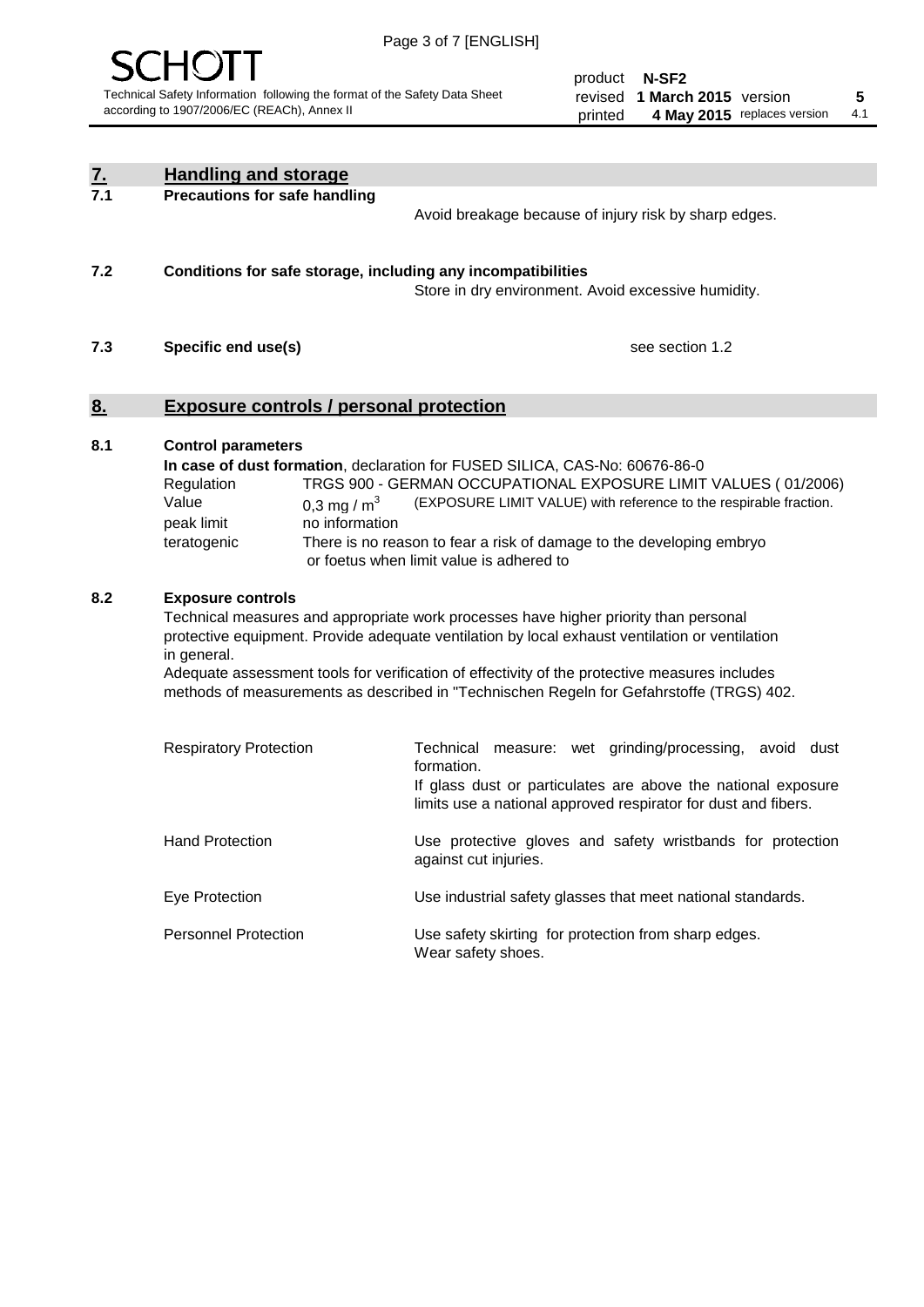# **9. Physical and chemical properties**

#### **9.1 Information on basic physical and chemical properties**

|     | Appearance                            |                                                    |
|-----|---------------------------------------|----------------------------------------------------|
|     | <b>Physical state</b>                 | solid                                              |
|     | <b>Colour</b>                         | transparent or coloured                            |
|     | <b>Odour</b>                          | odourless                                          |
|     | pH-value                              | not applicable                                     |
|     | Boilling point/boilling range         | not applicable                                     |
|     | Melting point/melting range           | 608 °C                                             |
|     |                                       | Transformation temperature according to ISO 7884-8 |
|     | <b>Flashpoint</b>                     | not combustible                                    |
|     | <b>Combustibility</b>                 | not combustible                                    |
|     | Ignition temperature                  | none                                               |
|     | <b>Auto flammability</b>              | none                                               |
|     | Danger of explosion                   | none                                               |
|     | <b>Explosive limits upper / lower</b> | none                                               |
|     | <b>Oxidizing characteristics</b>      | none                                               |
|     | Vapour pressure                       | not applicable                                     |
|     | Density (20 °C)                       | $2,72$ g/ccm                                       |
|     | <b>Water solubility</b>               | not applicable                                     |
|     | <b>Fat solubility</b>                 | not applicable                                     |
|     | n-octanol-water partition coefficient | not applicable                                     |
|     | <b>Other information</b>              | none                                               |
| 9.2 | <b>Other information</b>              | none                                               |

### **10. Stability and Reactivity**

#### **10.1 Reactivity**

Glass is a stable material. Glass is inert to many chemicals, but may react to hot, strong alkaline solutions and with hydrofluoric, fluorosilicic and phosphoric acids. When heated to temperatures above the melting point, metal oxide fumes may be emitted.

Glass is an amorphous, inorganic, usually transparent or translucent substance consisting of a mixture of silicates or sometimes borates or phosphates as glass formers. With additions of modifiers a melt is produced at high temperatures, that cools to a solid state without crystallization.

#### **10.2 Chemical stability**

Glass is stable at normal environmental conditions.

**10.3 Possibility of hazardous reactions** 

No hazardous reactions at intended use.

| 10.4 | <b>Conditions to avoid</b>       | see section 10.1 |
|------|----------------------------------|------------------|
| 10.5 | Incompatible materials           | see section 10.1 |
| 10.6 | Hazardous decomposition products | see section 10.1 |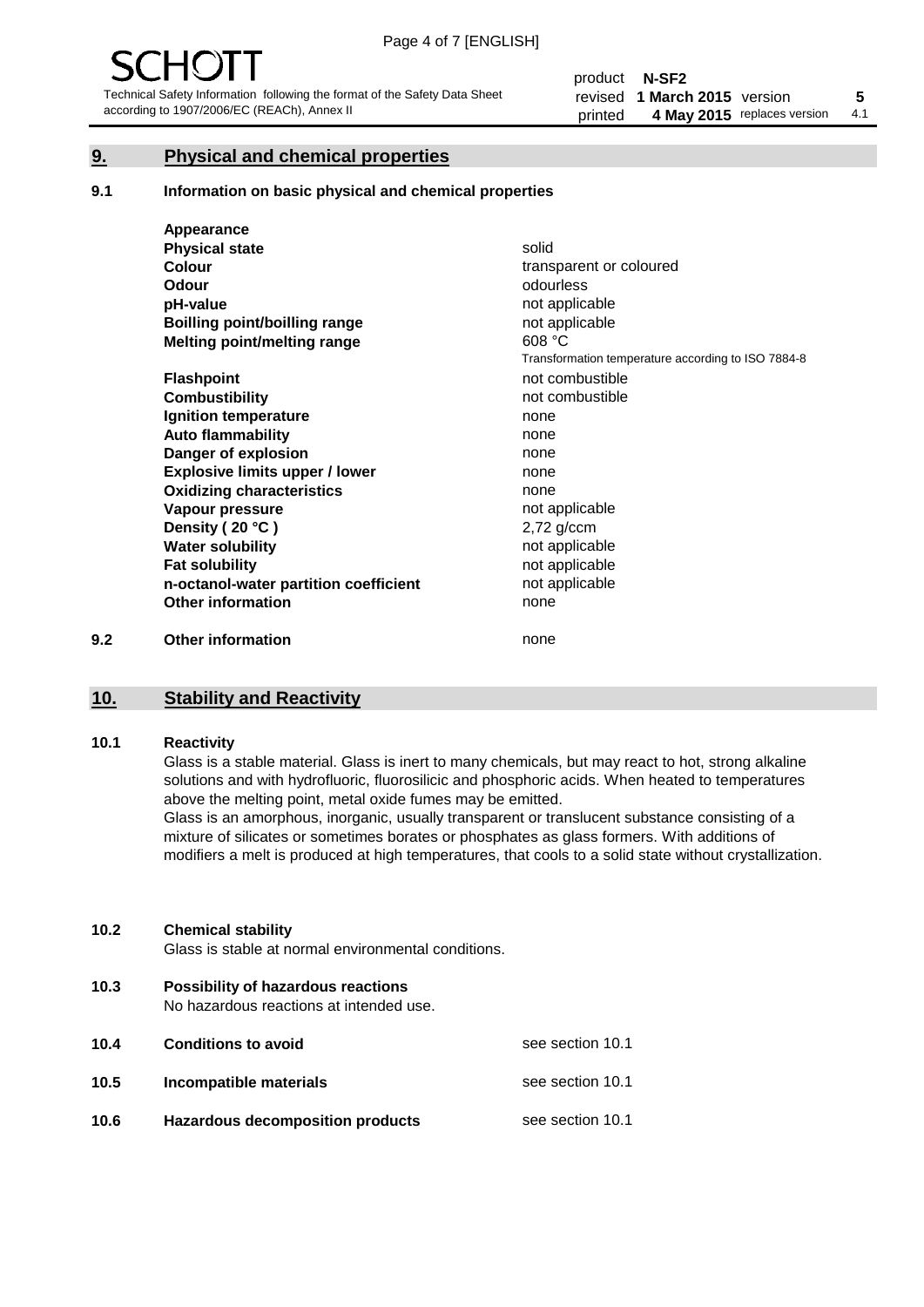

# **11. Toxicological information**

**11.1 Information on toxicological effects** Toxicological data are not available.

# **12. Ecological information**

- **12.1 Toxicity**
- **12.2 Persistence and degradability**
- **12.3 Bioaccumulative potential**
- **12.4 Mobility in soil**
- **12.5 Results of PBT and vPvB assessment**
- **12.6 Other adverse effects**

# **13. Disposal considerations**

**13.1 Waste treatment methods**

Disposal according to local regulations

unknown unknown unknown unknown

unknown unknown

| <u>14.</u> | <b>Transport information</b>                                            |                     |
|------------|-------------------------------------------------------------------------|---------------------|
| 14.1       | <b>UN Number</b>                                                        | no requirements     |
| 14.2       | <b>UN Proper Shipping Name</b>                                          | no requirements     |
| 14.3       | <b>Transport hazard class(es)</b>                                       | no requirements     |
| 14.4       | Packing group                                                           | no requirements     |
| 14.5       | <b>Environmental hazards</b>                                            | no requirements     |
| 14.6       | Special precautions for user                                            | see sections 6 to 8 |
| 14.7       | Transport in bulk according to Annex II of MARPOL73/78 and the IBC Code |                     |
|            |                                                                         | no requirements     |

### **15. Regulatory information**

#### **15.1 Safety, health and environmental regulations/legislation specific for the substance or mixture**

**REACH** Under REACH glass is classified as a "Substance". According to Appendix V Number 11 of the REACh regulation glass is exempted from registration if specified conditions are met. SCHOTT AG, Advanced Optics has examined this conditions for its products. This glass is not subject to registration.

**RoHS** This glass does not contain - according to our knowledge - materials in concentrations, whose placing on the market is forbidden in accordance to the current requirements of the European Directive 2011/65/EU.

### **United Nations Globally Harmonized System (UN-GHS) related to safety information.**

This information considers also the requirements of the UN-GHS related to safety information.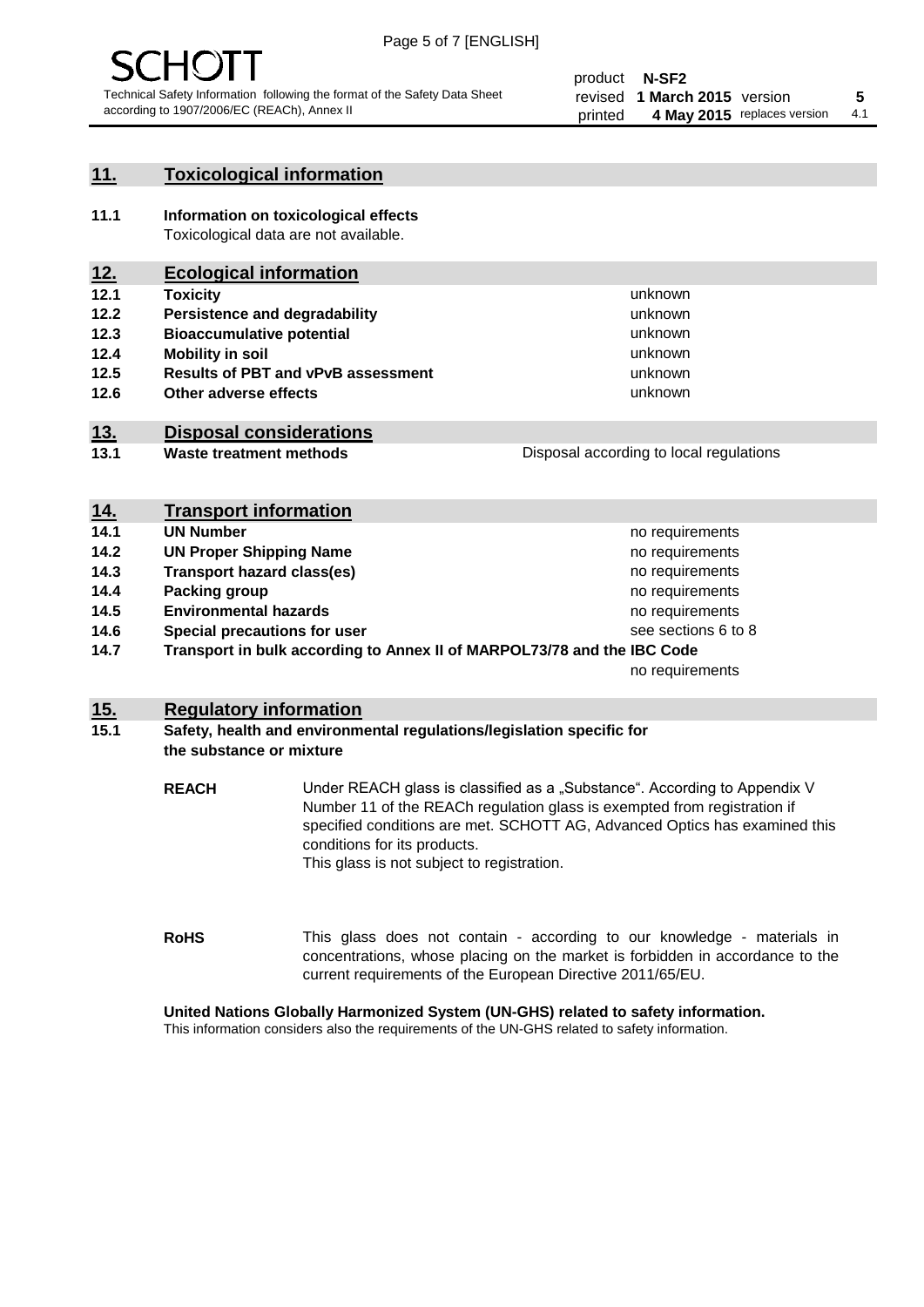# **15.2 Chemical Safety Assessment**

A Chemical Safety Assessment has not been carried out.

# **16. Other information**

#### **16.1 Composition of mixture according to raw materials, based on the oxides.**

| chemical           |               | proportion    | <b>SVHC (REACH)</b> | Reg.  | <b>OSHA</b>                                   | <b>ACGIH</b>        | Carc. |
|--------------------|---------------|---------------|---------------------|-------|-----------------------------------------------|---------------------|-------|
| name               | <b>CAS-No</b> | of weigth (%) | (Y/N)               | (Y/N) | <b>PEL</b>                                    | TLV                 | (Y/N) |
| <b>Boron Oxide</b> | 1303-86-2     | < 1           | Yes                 | Yes   | $15 \text{ mg/m}^3$                           | $10 \text{ mg/m}^3$ | No    |
| Calcium Oxide      | 1305-78-8     | $1 - 10$      | No                  | Yes   | $5 \text{ mg/m}^3$                            | $2 \text{ mg/m}^3$  | No    |
| Potassium Oxide    | 12136-45-7    | $1 - 10$      | No                  | No.   | N/A                                           | N/A                 | No    |
| Sodium Oxide       | 1313-59-3     | $1 - 10$      | No                  | No    | N/A                                           | N/A                 | No    |
| Antimony Trioxide  | 1309-64-4     | < 1           | No                  | Yes   | $0.5 \,\mathrm{mq/m^3}$ 0.5 mg/m <sup>3</sup> |                     | Yes   |
| Silica             | 14808-60-7    | $50 - 60$     | No                  | Yes   | 0.1 mg/m <sup>3</sup> 0.025 mg/m <sup>3</sup> |                     | No    |
| Strontium Oxide    | 1314-11-0     | $1 - 10$      | No                  | No    | N/A                                           | N/A                 | No    |
| Titanium Oxide     | 13463-67-7    | $20 - 30$     | No                  | Yes   | $15 \text{ mg/m}^3$                           | $10 \text{ ma/m}^3$ | No    |
|                    |               |               |                     |       |                                               |                     |       |

**The classification and limiting values are valid for the raw materials, see section 3. Glass is not a substance of very high concern (SVHC).**

#### **Explanations to the data in the table**

| SVHC(REACH)        | The raw material is listed in the candidate list of the substances of very high<br>concern                                                                 |
|--------------------|------------------------------------------------------------------------------------------------------------------------------------------------------------|
| Reg.               | Regulated chemical substance per list OSHA Regulations (Standards - 29 CFR)<br>Subpart 1910.1000 Tables Z1 to Z3 Limits for Air Contaminants               |
| OSHA / PEL         | Permissible exposure limit – for chemical materials, issued by the OSHA                                                                                    |
| <b>ACGIH / TLV</b> | Threshold limit value - chemical substances classification by the ACGIH                                                                                    |
| <b>OSHA</b>        | Occupational Safety and Health Administration, an organization of the US.<br>Department of Labor (www.osha.gov).                                           |
| <b>ACGIH</b>       | American Conference of Governmental Industrial Hygienists (ACGIH), an<br>member-based organization that advances occupational and environmental<br>health. |
| Carc.              | Chemical substance classified as carcinogen                                                                                                                |